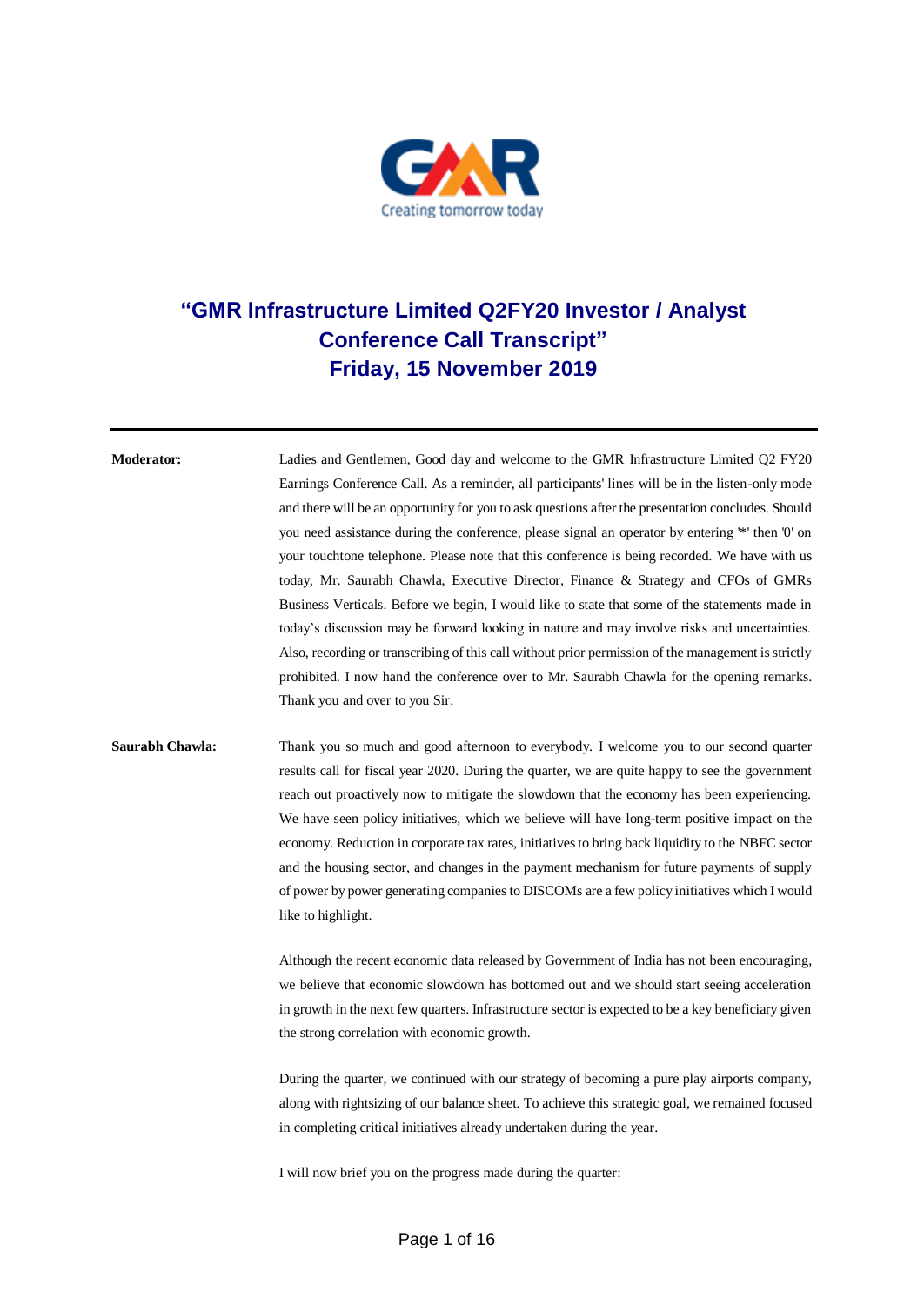

We have received all key approvals, including Competition Commission of India and Reserve Bank of India, for the Tata GIC-SSG transaction to purchase 44.44% stake in the airport platform entity, namely GMR Airports Limited. The process of last regulatory clearance from the Government of India is underway and is expected to be with us in next few weeks. Post the closing of the transaction with Tata GIC, we shall be applying for demerger with the NCLT. The demerger will create two listed entities with mirror shareholding, one entity in the airport space and the other having other businesses such as energy, roads etc. To achieve the demerger, the group is at an advanced stage of obtaining other necessary no objections certificates and clearances from various authorities.

Meanwhile, we continue to divest non-core assets with an objective to build a leaner and stronger balance sheet. On the divestiture of non-core assets, we have made progress on some of the following assets, namely:

First, GMR Energy Limited has entered into exclusive discussions with JSW Energy for potential divestment of its entire stake in GMR Kamalanga Energy Limited (GKEL). GKEL owns and operates 1,050 megawatt thermal power plant in Orissa, having long-term PPAs and fuel linkages. We hope to conclude our discussions and negotiations in the near future on this particular transaction.

We have also entered into a discussion with prospective buyers for sale of the barge power plant, which is of about 220 megawatts. During the quarter, we have successfully completed divestment of Chhattisgarh Power Plant post approvals from 100% of our lenders.

Separately, to capture growth opportunities, specifically in the airport sector, Delhi International Airport Limited or DIAL, has submitted a bid for the development of the Jewar Airport in Noida. To reiterate, Delhi Airport has a RoFR to build a second airport within 150 kilometers of Delhi. The financial bid for this airport is scheduled to open on November 29, 2019.

Coming to the operating performance:

On the consolidated side we recorded gross revenues of about Rs. 2,018 crores during the quarter, as against Rs. 1,904 crores during the corresponding quarter last year. EBITDA margin has increased to 42% to Rs. 643 crores during the quarter, as compared to 36% at Rs. 534 crores during the corresponding quarter last year.

Net loss before tax is at Rs. 285 crores during the quarter as against net loss of Rs. 267 crores during the corresponding quarter last year. Net loss after tax is at about Rs. 457 crores during the quarter, as against Rs. 334 crores during the corresponding quarter last year, mainly due to impairment of the Barge Power Plant and deferred tax asset reversal at the Warora Power Plant, as we opted for lower corporate tax rate as announced by Government of India.

On the airport sector, the Delhi Airport the traffic maintained was flat on a Y-o-Y basis at about 17.3 million, whereas it grew 10% Q-on-Q basis, indicating that the negative impact of Jet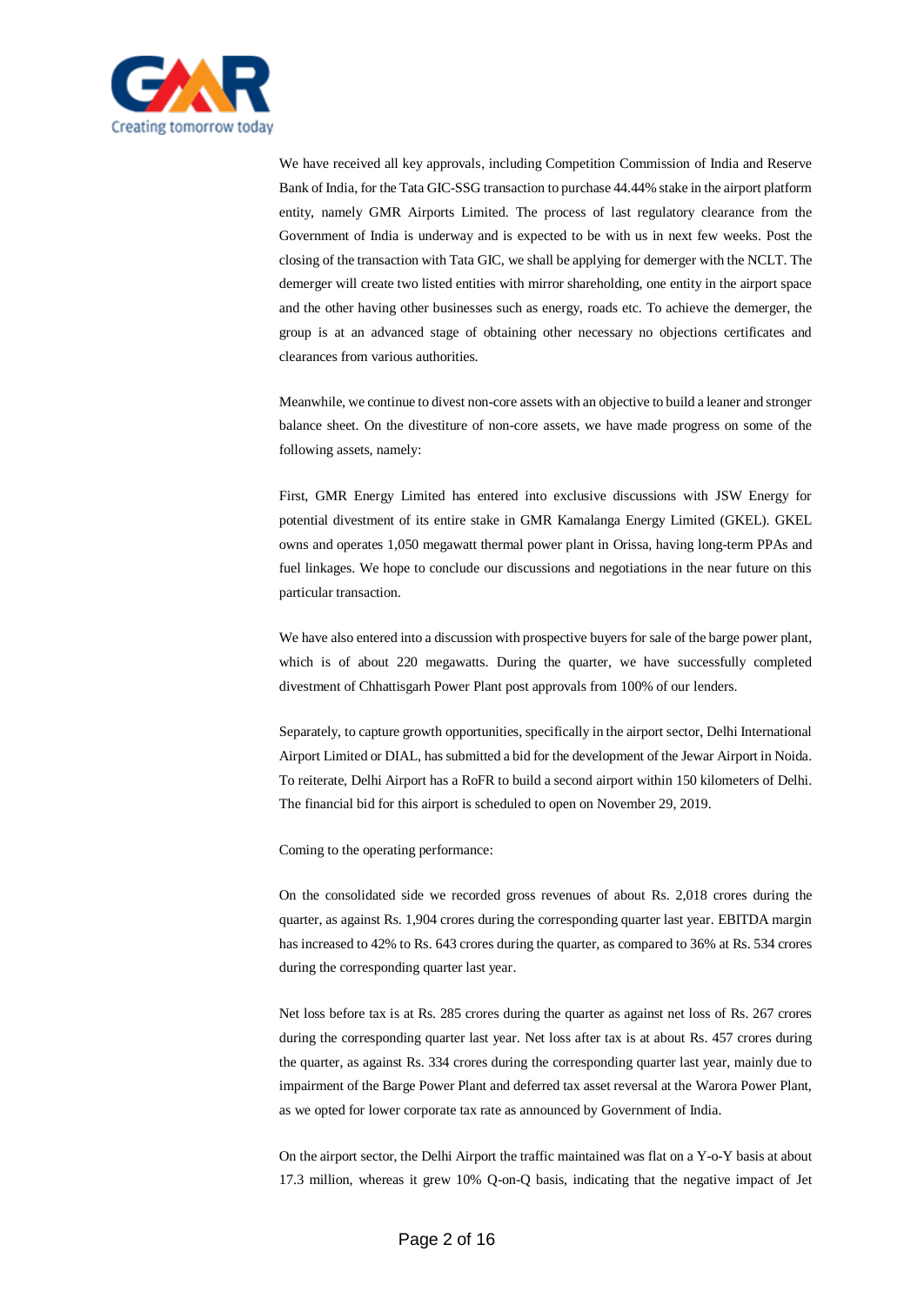

Airways is behind us. Moreover, the provisional traffic number for the month of October 2019 is up 3% Y-o-Y.

The Commercial Property Development, CPD rentals grew by 2.6x on a Y-o-Y basis to about Rs. 159 crores in the second quarter fiscal year 2020, from Rs. 61 crores in Q2 FY 2019, mainly due to recognition of the lease rentals from the recent Bharti Realty land transaction. PAT grew at about Rs. 5 crores in Q2 FY 2020, from a net loss figure of about Rs. 24 cores in Q2 FY 2019.

Delhi Airport has rolled out a three-month trial to exhibit biometric enabled seamless travel experience (BEST), which is based on facial recognition technology. And presently, it has been launched in partnership with the Vistara Airlines. The capacity expansion work of increasing the capacity to 100 million passengers by 2022 is going as per schedule.

On Hyderabad airport, the traffic grew about 3% to 5.4 million passengers in Q2 FY 2020 from 5.3 million in FY 2019. Non-aero revenues in Hyderabad grew by about 18% Y-o-Y to about Rs. 155 crores in Q2 FY 2020 from Rs. 131 crores in Q2 FY 2019. We registered a PAT of about Rs. 184 crores in Q2 FY 2020 versus Rs. 193 cores in Q2 FY 19. The decline was mainly due to the commencement of two interim terminals, which led to about 23% Y-o-Y rise in operating expenses.

Hyderabad generated a cash profit of about Rs. 217 crores in quarter two versus Rs. 231 crores in the previous quarter last year. Hyderabad won the Best Energy Efficient Unit award for the third time at the CII National Awards for Excellence in Energy Management, along with the award for National Energy Leader. The expansion work at Hyderabad continues as per scheduled, whereby the capacity will be increased to about 34 million passengers.

Similarly, on Cebu Airport in Philippines, the traffic grew about 8% Y-o-Y to 3.3 million passengers in Q2 from 3.1 in Q2 in FY 2019 as the new terminal-2 was commissioned in June last year. Revenue has increased by 44% to Rs. 118 force in Q2 FY 2020 from Rs. 82 crores in Q2 in FY 2019. And cash profit is at about Rs. 51 crores versus Rs. 58 crores last year.

Coming down to the energy sector, in Kamalanga Power Plant, there was a strike in the Mahanadi Coal Field which has impacted its PLF factor. The PLF factor in Q2 was about 50.1%. Revenue is at about Rs. 436 cores in Q2 FY 2020 versus Rs. 561 crores, mainly impacted due to the availability of coal. It still generated a cash profit of about Rs. 21 cores in Q2 against about Rs. 81 cores in the same quarter last year.

In Warora, the PLF has improved to about 67.8% from 54.6% in last year quarter, revenues increased by about 3.5% Y-o-Y to about Rs. 389 crores from about Rs. 376 cores last year. It generated a cash profit of Rs. 30 odd crores against Rs. 26 crores in the same quarter last year.

Coming to the coal, the Indonesian coal mine, the sales volume has grown substantially by about 21% Y-o-Y to about 5.8 million tonnes from 4.8 million tonnes in Q2 last year. Revenue grew by about 11% to about Rs. 1,543 crores in Q2 from Rs. 1,395 crores last year, and it generated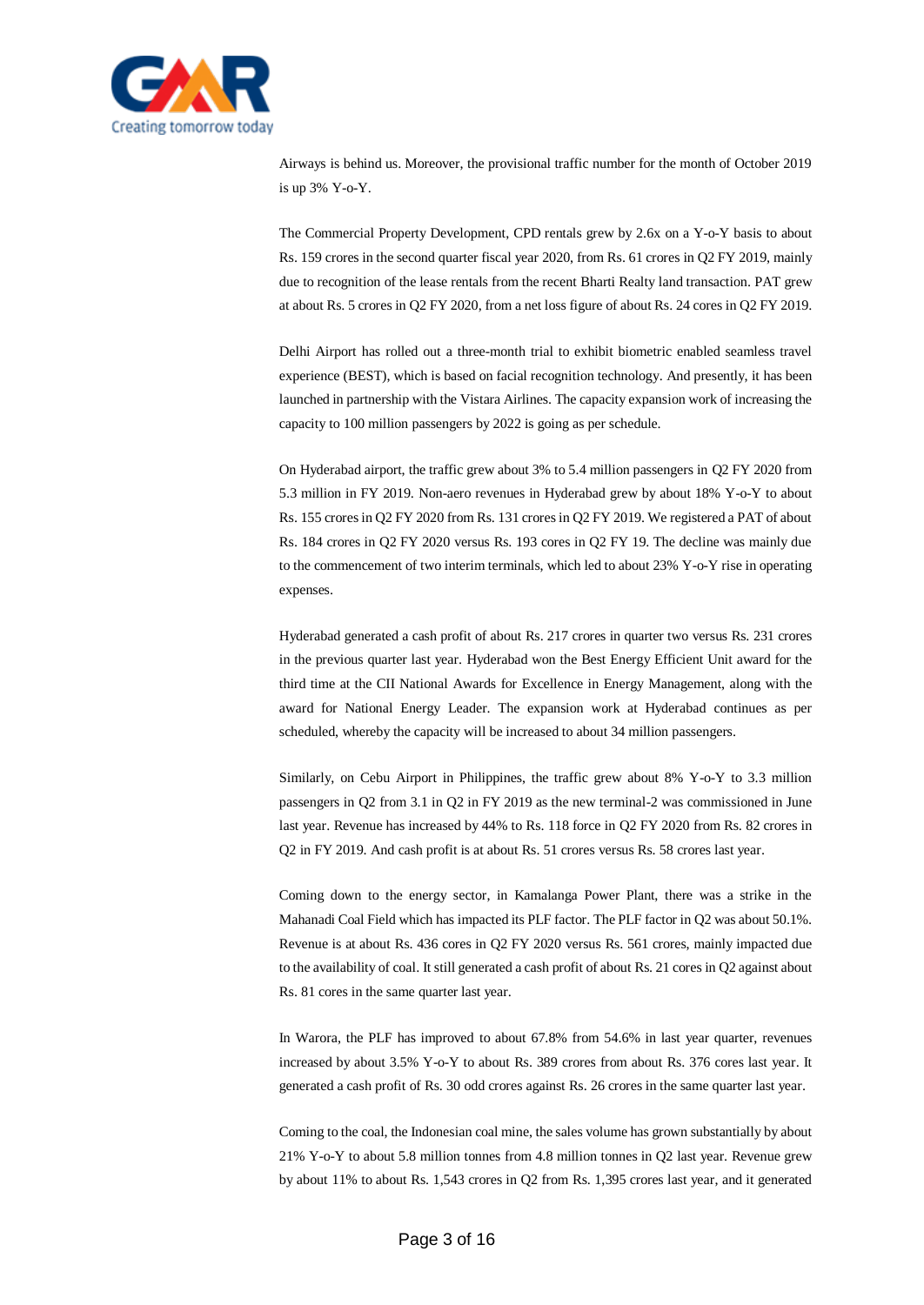

a cash profit of about Rs. 120 crores as against Rs. 151 crores last year, and this was primarily because the coal prices have reduced over the last few quarters.

That is from my side as an update. I would now like to open the forum for analysts and investors, should they have any questions the team is here and in Mumbai and in Hyderabad to answer any questions that you may have on the business. Thank you.

**Moderator:** Thank you. Ladies and gentlemen, we will now begin with the question and answer session. The first question is from the line of Mohit Kumar from IDFC Securities. Please go ahead.

**Mohit Kumar:** Sir, three questions. Firstly, on the contribution from associate and JVs, as the losses are increased sharply Q-o-Q I am assuming this is primarily related to deferred tax asset in the energy business, am I right?

**Saurabh Chawla:** Actually, the losses have been increased mainly because of the deferred tax asset we reversed in one of our JV, because of that the impact has come. And secondly, we have provided an impairment w.r.t one of our gas based barge plant. So these are the two key items which impacted our JV and associate profit for the quarter.

**Mohit Kumar:** Can you quantify the amount?

Ashok Ramrakhiani: The overall total amount is approximately ~Rs. 140 crores, which include ~Rs. 90 crores of the deferred tax and ~Rs. 50 crores for the impairment of the barge plant.

**Mohit Kumar:** Secondly, sir the airport divestment, what you read from press that there is a change in interest rate shareholding between Tata and other shoulders, is it right? And what is the timeline we are looking at right now for in terms of for the approval to come in and when we expect the demerger to happen, any timeline, can we throw some color on that?

Saurabh Chawla: So, the agreement on the Tata GIC transaction itself provided for some movement inter-say between themselves. So there is a change between Tata's and GIC because of the underlying agreement of Delhi Airports which provides that an airline company or an entity which owns an airline company cannot own more than 10% of the Delhi Airport. So, in lieu of that, the agreement had already provided because there was a little bit of ambiguity in interpretation of various lawyers. And hence, the movement between Tata and GIC has already been agreed. We are at that last stage of receiving the communication now from Ministry of Civil Aviation. And I think in next few weeks we hope to get that in place. So, that is the only approval which is left, the letter from the Ministry of Civil Aviation that is all good to go. Rest of all the approvals are in place now.

**Mohit Kumar:** And thirdly sir, on the Delhi tariff order, which was due, what are expected timelines now?

GRK Babu: The DIAL tariff order we have provided all the details, including the application. They have appointed SBI CAP as their consultant and they have also appointed another company. So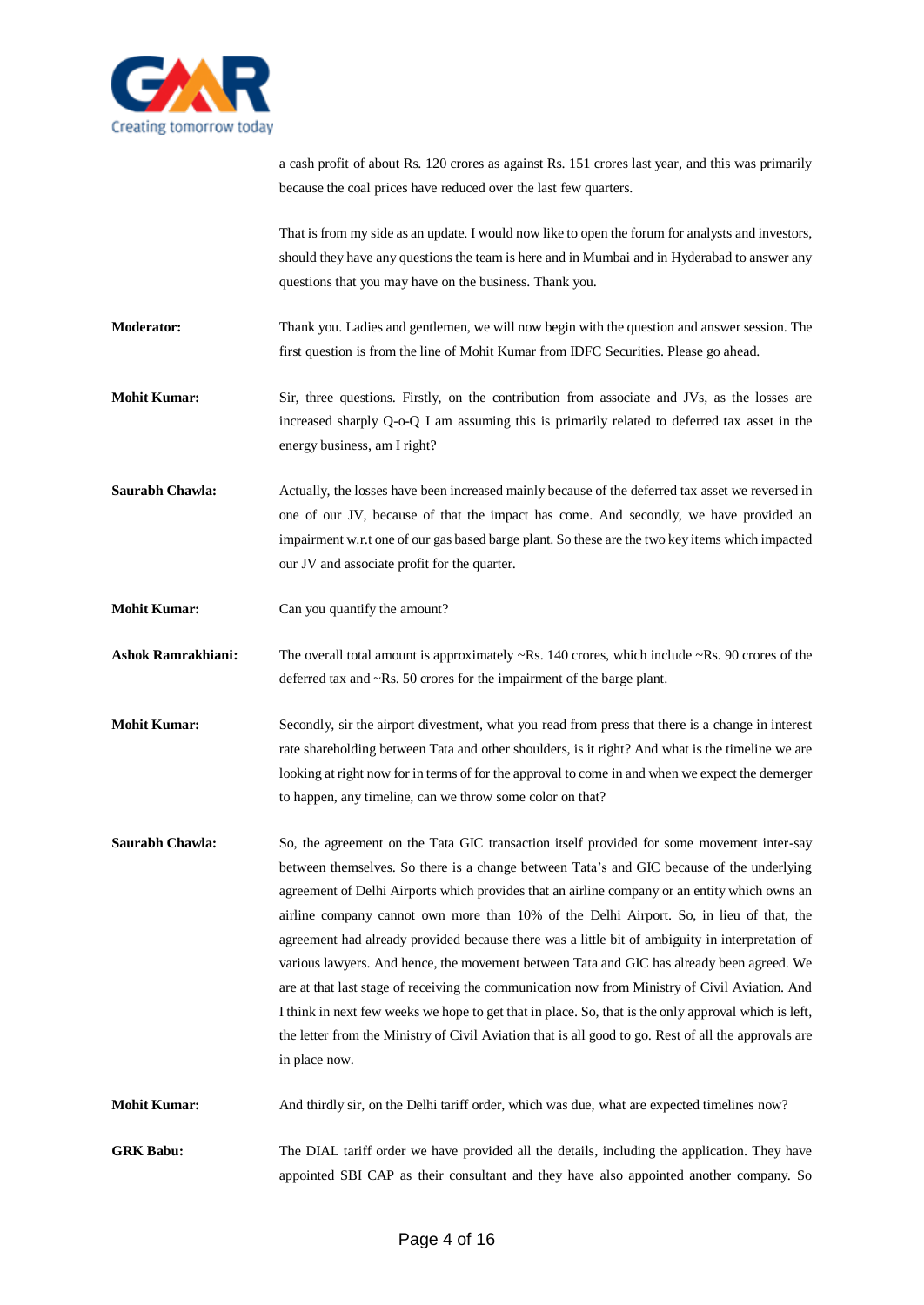

everybody has given their report, I think SBI CAP report is expected in a week or so. We are expecting the consultation paper to be out before the end of December, and most probably the tariff will be in place by March.

- **Mohit Kumar:** Okay, understood. And lastly, the GMR Kamalanga, what kind of timeline we are looking at? Where are we in due diligence? And what is the receivables outstanding with GMR Kamalanga as of now?
- **Saurabh Chawla:** Well, I cannot guide you on to the timelines because the discussions are still ongoing. At the time of crystallization of both the value and the timeline, we will come back to you with a specific communication to the markets. At this stage I cannot allude to that.
- **Mohit Kumar:** And lastly the trade receivables, what is our standing on receivables in GMR Kamalanga?
- GRK Babu: Kamalanga receivables, we have two parts, the regular monthly bills are being received, regulatory receivables we got orders for most. One of the other order from Appellate Tribunal is expected by December end, early January. So that would settle our entitlement and the claims for all the outstanding receivables. Obviously, these DISCOMs, since they are stretched for funds, they challenge in Supreme Court, we will have to then go to APTEL asking for interim relief. But till now Supreme Court has not given any stay order on any parties, once APTEL has given an order, it has asked let 50% be paid and so on. So net, net, in terms of reaffirming that these receivables are in books, by December end, January all the orders would be out by January let us say. Thereafter, recovery may take a little time. But there is no doubt and receivables nor is it as of date.
- **Mohit Kumar:** What is the quantum in the books you are carrying right now?
- **Ashis Basu:** 1,037 Cr.

**Moderator:** Thank you. The next question is from the line of Atul Tiwari from Citigroup. Please go ahead.

**Atul Tiwari:** Sir, my question is on the proposed demerger. So, when the demerger takes place after all the approvals, the current listed legal entity, GMR Infrastructure, it will be left with airport assets or it will be left with other assets and the airport assets will be hived off? It is just a technicality, because anyway the shareholding is limited. But just trying to understand the legal aspect. So if you can give some clarity on that.

**Saurabh Chawla:** So, I think our first caveat which I want to highlight is that the strategy is for a demerger, however, it is still subject to the Board approval, it is under consideration of the Board. And we will have to come back to us to which entity is getting hived off, is it the airport entity which is getting hived off or it is the non-airport entity. So right now it is still subject to approval of the board.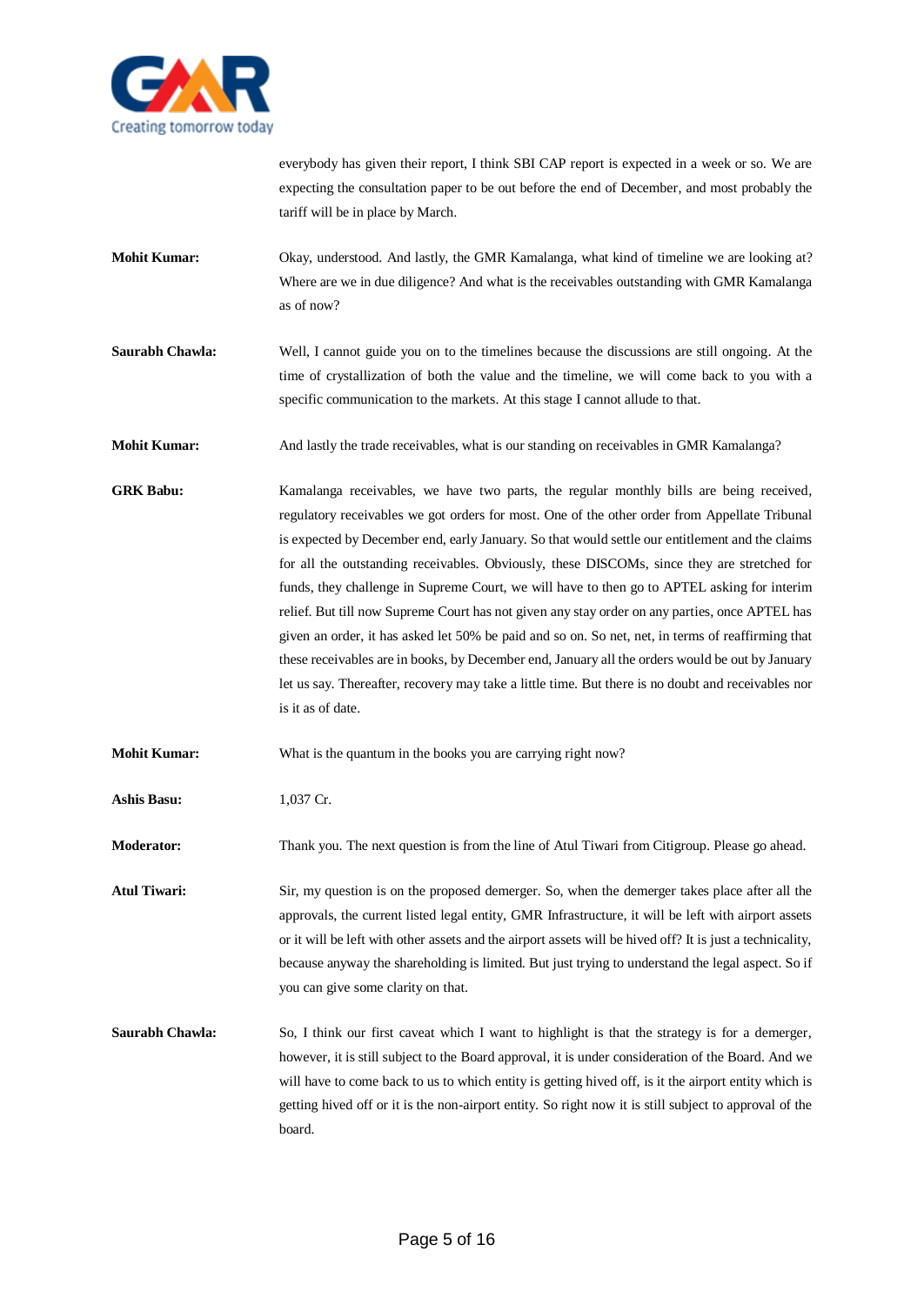

| <b>Atul Tiwari:</b> | Okay. And sir, any update on the Hyderabad tariff orders, I believe, it also has been kind of<br>pending for some time, so what is the status currently?                                                                                                                                                                                                                                                                                                                                                   |
|---------------------|------------------------------------------------------------------------------------------------------------------------------------------------------------------------------------------------------------------------------------------------------------------------------------------------------------------------------------------------------------------------------------------------------------------------------------------------------------------------------------------------------------|
| Saurabh Chawla:     | Hyderabad tariff, we continue to charge the real tariffs because of the stay order of the AP High<br>Court. Recently, AP High Court has delivered its judgment and it has relegated the case to the<br>TDSAT, and it has also allowed to continue to charge new tariffs. And that is what is the status<br>as of today.                                                                                                                                                                                    |
| <b>Atul Tiwari:</b> | Okay. So now TDSAT is assessing your appeal so to speak?                                                                                                                                                                                                                                                                                                                                                                                                                                                   |
| Saurabh Chawla:     | Yes.                                                                                                                                                                                                                                                                                                                                                                                                                                                                                                       |
| <b>Atul Tiwari:</b> | Okay. And what is the bone of contention there broadly, before TDSAT?                                                                                                                                                                                                                                                                                                                                                                                                                                      |
| Saurabh Chawla:     | There are three points basically, one is CGF; cargo, ground handling and fuel. Our contention<br>is, they should be treated as non-aero, whereas regulator has been treating it as aero, that is one<br>major issue. The second point is that there are pre-control period losses, about Rs. 2.6 billion in<br>2008 and 2009, which we are entitled to, which regulator has not allowed stating that he was not<br>in existence at that point of time. These two are the major issues pending before them. |
| <b>Atul Tiwari:</b> | Okay. And there is no clarity as of today how long it will take for it to get resolved in TDSAT<br>and the new tariffs to become applicable, right?                                                                                                                                                                                                                                                                                                                                                        |
| Saurabh Chawla:     | Normally, TDSAT takes about three to four months to, I mean, if you are regularly hearing the<br>cases. Then expected maybe around six to eight months it should be settled.                                                                                                                                                                                                                                                                                                                               |
| <b>Atul Tiwari:</b> | Okay. And sir finally, the Kamalanga asset, how much is the consolidated debt on that asset<br>today?                                                                                                                                                                                                                                                                                                                                                                                                      |
| Ashis Basu:         | Kamalanaga asset gross debt, excluding working capital is Rs. 3,885 crores, that is total project<br>debt.                                                                                                                                                                                                                                                                                                                                                                                                 |
| <b>Atul Tiwari:</b> | And how much is the working capital debt?                                                                                                                                                                                                                                                                                                                                                                                                                                                                  |
| <b>Ashis Basu:</b>  | Working capital cash credit is sub Rs. 200 crores, around Rs. 200 crores.                                                                                                                                                                                                                                                                                                                                                                                                                                  |
| <b>Moderator:</b>   | Thank you. The next question is from the line of Vikram Sharma from Nivesh India, please go<br>ahead.                                                                                                                                                                                                                                                                                                                                                                                                      |
| Vikram Sharma:      | Sir, my question is, what amount of debt would be left a new airport entity after demerger?                                                                                                                                                                                                                                                                                                                                                                                                                |
| <b>GRK Babu:</b>    | You are talking about at airport holdco level at GMR Airports Limited?                                                                                                                                                                                                                                                                                                                                                                                                                                     |
| Vikram Sharma:      | No, after demerger new airport entity.                                                                                                                                                                                                                                                                                                                                                                                                                                                                     |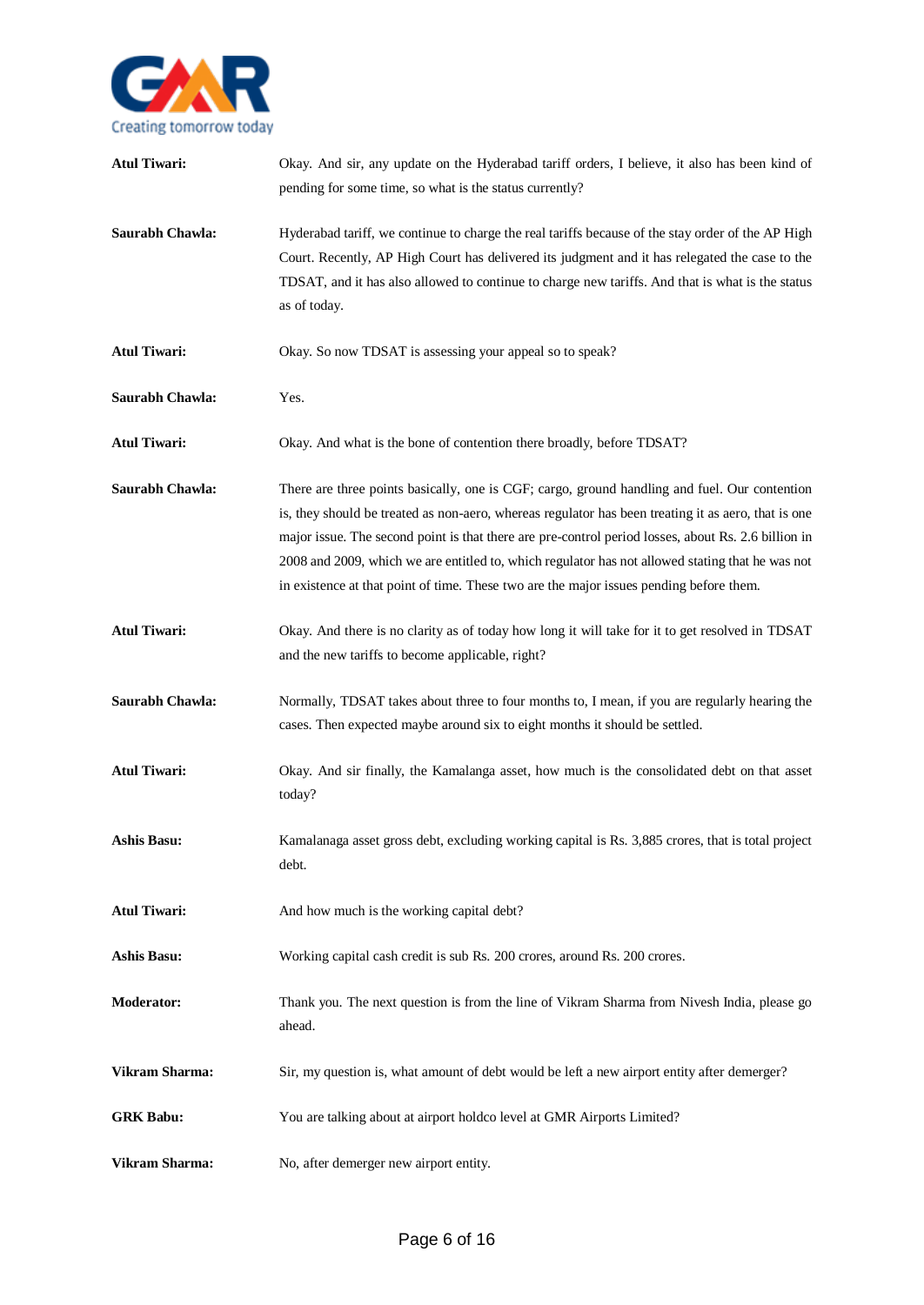

| <b>GRK Babu:</b>      | After demerger there have been GIL 1 and GIL 2.                                                                                                                                                                                                                                                                                                                                                                                                                                                                                                                                                                                                                                                                                                                                                                    |
|-----------------------|--------------------------------------------------------------------------------------------------------------------------------------------------------------------------------------------------------------------------------------------------------------------------------------------------------------------------------------------------------------------------------------------------------------------------------------------------------------------------------------------------------------------------------------------------------------------------------------------------------------------------------------------------------------------------------------------------------------------------------------------------------------------------------------------------------------------|
| Saurabh Chawla:       | So at GIL 1, which is GIL airports, I think we will have to just submit, we do not have the figures<br>ready over here. But it will be a summation of all the airport entity debt. The holdco debt will be<br>probably almost zero as we go forward. But starting we can give you an offline number as to<br>what that number is.                                                                                                                                                                                                                                                                                                                                                                                                                                                                                  |
| <b>Madhu Terdal:</b>  | Saurabh, let me step in. See, as Saurabh earlier articulated, first of all, the scheme of demerger<br>itself has not been ready. What we have now, what is it currently and in-principle approval from<br>the Board. And current exercise is only to facilitate the current divestment in the airport sector.<br>So, I think it will be a little premature to compute the numbers once the figures are ready. So,<br>my suggestion is, we have to wait till the scheme of demerger is ready, when the balance sheets<br>of the pre-demerger, as well as the post de-merger ready, I think it is at that point in time we will<br>be able to actually give a view about what would be numbers, otherwise it will be conjectures.<br>And I would strongly advise you not to compute these things in a premature way. |
| Moderator:            | Thank you. The next question is from the line of Aditya Mongia from Kotak Securities. Please<br>go ahead.                                                                                                                                                                                                                                                                                                                                                                                                                                                                                                                                                                                                                                                                                                          |
| <b>Aditya Mongia:</b> | The first question which I had was on GMR Energy. My reading of the annual report suggests<br>that there has been a default at the GMR Energy level sometime last year. And my assessment<br>also suggests that there has been some default happening on the loan of GMR Kamalanga. Could<br>you please throw some more light as to why, let us say, Kamalanga would be defaulting on their<br>debt obligations, given cash profits being generated right now?                                                                                                                                                                                                                                                                                                                                                     |
| <b>Ashis Basu:</b>    | Number one, Kamalanga is not in default, there is some delay, and account is to remain regular<br>by end of December which we believe we should be able to. But the cash flow stress is because<br>of the fact though there is cash profit the receivables have been accumulating, that is the reason<br>for the cash flow stress. But it is not in default as of now. And we plan to make it regular as per<br>implementation plan with the banks by end of December.                                                                                                                                                                                                                                                                                                                                             |
| <b>Aditya Mongia:</b> | And for the standalone level debt at Energy, is there a timeline by which that debt will get paid<br>off?                                                                                                                                                                                                                                                                                                                                                                                                                                                                                                                                                                                                                                                                                                          |
| <b>Ashis Basu:</b>    | Currently there are two debts, Yes Bank account is regular, LIC there is some delay, and we are<br>looking at how quickly we can make it regular.                                                                                                                                                                                                                                                                                                                                                                                                                                                                                                                                                                                                                                                                  |
| <b>Aditya Mongia:</b> | Got that. The second question was also related to GMR Energy. Again, my reading of the Annual<br>Report suggests that there are certain PE investors who need to be providing exit at a pre-decide<br>valuation. What is the timeline for this process being taken care of? And from where would one<br>think of kind funding this transaction or will there be another buyers as you see through it right<br>now?                                                                                                                                                                                                                                                                                                                                                                                                 |
| <b>Ashis Basu:</b>    | I am sorry, if I may request you to just repeat the question once again.                                                                                                                                                                                                                                                                                                                                                                                                                                                                                                                                                                                                                                                                                                                                           |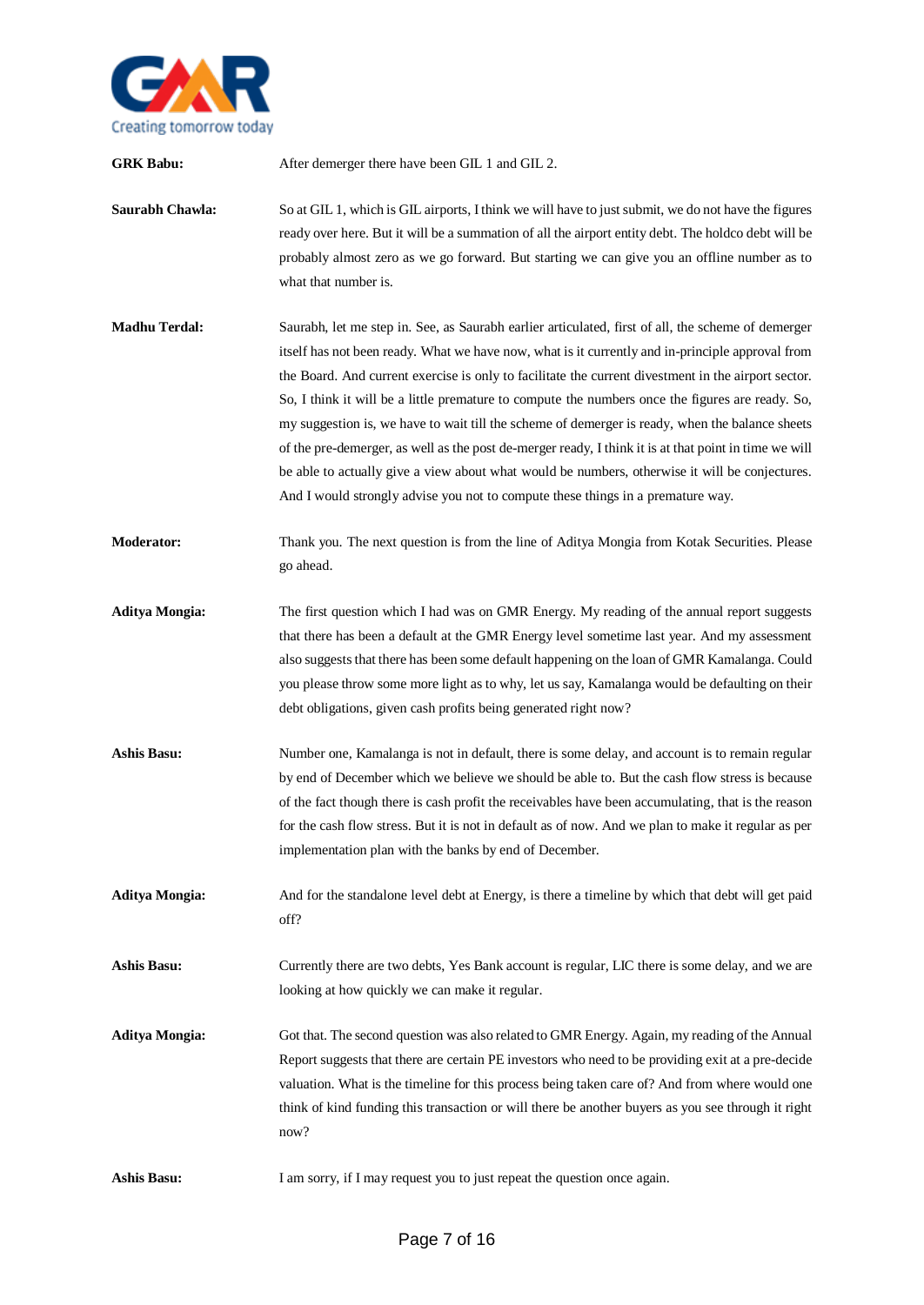

| <b>Aditya Mongia:</b> | Sure. So, in GMR Energy, I think there are 17% stake which is held by a select group of<br>investors, which may be required to be given an exit at a pre-decided valuation. I think the<br>quantum of money involved is about Rs. 1,200 crores or so. The question which I had was, what<br>is the end game over here in terms of whether GMRs will buy the stake in GMR Energy from<br>these investors or will there be another buyer coming in?                                                                            |
|-----------------------|------------------------------------------------------------------------------------------------------------------------------------------------------------------------------------------------------------------------------------------------------------------------------------------------------------------------------------------------------------------------------------------------------------------------------------------------------------------------------------------------------------------------------|
| Saurabh Chawla:       | Madhu, you may want to answer this?                                                                                                                                                                                                                                                                                                                                                                                                                                                                                          |
| <b>Madhu Terdal:</b>  | See, this is a strategic issue between us and the investors. Currently we are discussing with them.<br>And I think as and when we reach any agreement or consideration with them, I think we will be<br>able to discuss it. Please note that there is no current any liability as such, it is just only an<br>understanding between two parties, and we are in touch with them.                                                                                                                                              |
| <b>Aditya Mongia:</b> | Got that. Sir, the last question was on the airport side. Now this is more related to the Hyderabad<br>JV, some of them obviously after reporting a loss, that loss is coming down. Are there certain<br>steps where the company can take to reduce these losses going forward? It is still a meaningful<br>sum as your presentation would suggest.                                                                                                                                                                          |
| <b>Madhu Terdal:</b>  | Hyderabad has got only one JV that is the advertisement. It is actually showing profit.                                                                                                                                                                                                                                                                                                                                                                                                                                      |
|                       | <b>Anand Kumar Polamada:</b> Yes sir, it is generating, at a decent level it is generating profit, Sir.                                                                                                                                                                                                                                                                                                                                                                                                                      |
| <b>Aditya Mongia:</b> | I think there are three categories of JVs, the others column has about Rs. 100 crores kind of<br>backlog for the first-half.                                                                                                                                                                                                                                                                                                                                                                                                 |
| <b>GRK Babu:</b>      | That is basically an MRO company, it is a subsidiary. So, MRO now has been merged with<br>cargo. So, now it is likely to show, at least, a positive cash profit level. And the other entity<br>which is basically hotel as well as the duty free, that is cash profit. Actually that is also showing<br>the profits. It is only because of MRO it is incurring losses, but MRO is showing good signs of<br>improvement and we are expecting maybe in the next two, three years we should be able to make<br>it PAT positive. |
| <b>Aditya Mongia:</b> | Sure. Sir, last questions from my side on the airports, the demerger. What are the key risks that<br>you see to the demerger from there on, given where we are today?                                                                                                                                                                                                                                                                                                                                                        |
| Saurabh Chawla:       | I think as Madhu had also highlighted earlier; it is still pending approval of the Board. We just<br>have an in-principal approval. What we had given earlier is a general strategic guidance. So let<br>us wait for all approvals to be in place and then we can talk in greater detail, both on demerged<br>balance sheet and also any risk on the demerger to be achieved. So a little premature to that<br>extent.                                                                                                       |
| <b>Moderator:</b>     | Thank you. The next question is from the line of Parvez Akhtar from Edelweiss Financial<br>Services. Please go ahead.                                                                                                                                                                                                                                                                                                                                                                                                        |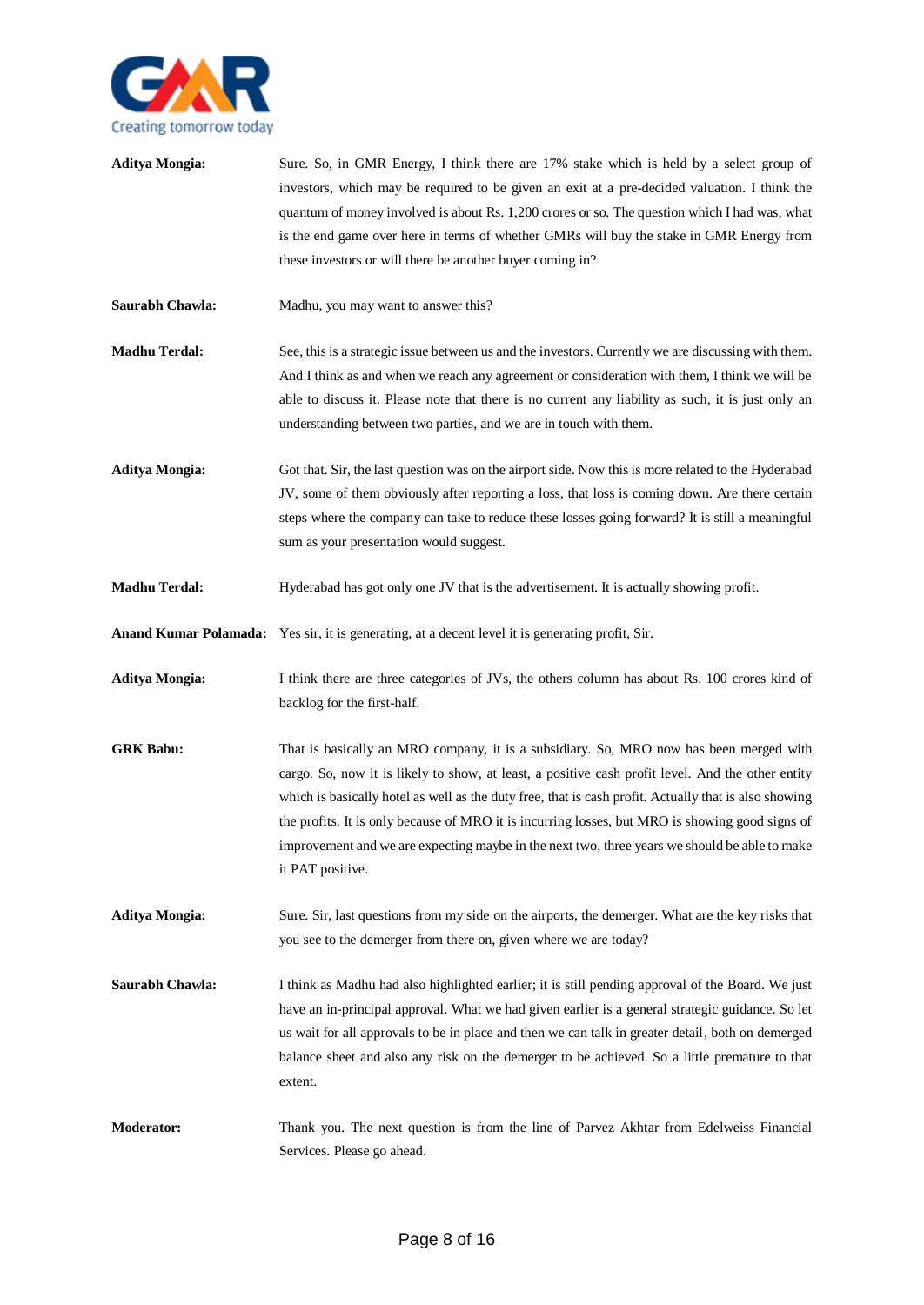

| Parvez Akhtar:       | A couple of questions from my side. For the airport stake sale, by when do we expect to receive<br>the proceeds of the transaction?                                                                                                                                                                                                                                                                                                                                                                                             |
|----------------------|---------------------------------------------------------------------------------------------------------------------------------------------------------------------------------------------------------------------------------------------------------------------------------------------------------------------------------------------------------------------------------------------------------------------------------------------------------------------------------------------------------------------------------|
| Saurabh Chawla:      | Well, as I had highlighted earlier, we are at the last stage of getting the approval from the<br>Government of India. We cannot predict and forecast in the approval letter coming from there,<br>we hope it happens as soon as possible. So that is why in our communication also we had<br>mentioned few weeks to give as a guiding factor. But just from the risk perspective, there is no<br>risk now to the closer aspect of it from a regulatory approval perspective. I think that is what I<br>would like to allude to. |
| Parvez Akhtar:       | I know does not really matter when the approval come but let us say as an when it comes after<br>that how long will it take us?                                                                                                                                                                                                                                                                                                                                                                                                 |
| Saurabh Chawla:      | Yes, so after that it should not take more than a week - 10 days for the whole mechanism to play<br>out to get the monies in.                                                                                                                                                                                                                                                                                                                                                                                                   |
| Parvez Akhtar:       | Sure. Sir, what is our thought process regarding the new tax rate just come?                                                                                                                                                                                                                                                                                                                                                                                                                                                    |
| Saurabh Chawla:      | In one case we have already opted for. So in Warora's case we have already opted for a lower<br>tax rate. It was still being evaluated the GRK, you want to highlight?                                                                                                                                                                                                                                                                                                                                                          |
| <b>GRK Babu:</b>     | No, in case of the Delhi, we are not going to opt right now because it has got a good amount of<br>carry forward losses. Hyderabad though it is in profits, we have evaluated since we are enjoying<br>80IA benefits. So we will be opting post 2023. One of the joint venture that is one actually<br>subsidiary at Delhi duty free has already opted for it and we are paying the less taxes, other<br>entities, we are evaluating.                                                                                           |
| Parvez Akhtar:       | Sure. And sir, lastly, what is the status on the Bhogapuram and the Goa Airport?                                                                                                                                                                                                                                                                                                                                                                                                                                                |
| Saurabh Chawla:      | Bhogapuram Airport we are yet to receive the letter of intent from the Government of Andhra<br>Pradesh. Goa, we are waiting for the judgment from the Supreme Court. The judges who were<br>hearing our case, were drafted for the Ayodhya case. That is why there is a delay of more than<br>three months. Now we are expecting the hearing. It is only one or two hearing is leftover. We<br>are expecting that. We will be hearing the final judgment before the end of December.                                            |
| <b>Moderator:</b>    | Thank you. We will move onto the next question, that is from the line of Sumit Kishore from JP<br>Morgan. Please go ahead.                                                                                                                                                                                                                                                                                                                                                                                                      |
| <b>Sumit Kishor:</b> | My question with reference to the Kamalanga project, has there been any capacity charge under<br>recovery in first-half of the fiscal? And do you expect to recoup it on a full year basis?                                                                                                                                                                                                                                                                                                                                     |
| <b>Ashis Basu:</b>   | There has been under recovery of capacity charge on a pro rata basis. Though, as you must be<br>knowing, this capacity charge recovery is over annually. So we have second-half of the year to<br>recoup. The first-half saw a hit because of the coal mine strike and result and supplies. But we                                                                                                                                                                                                                              |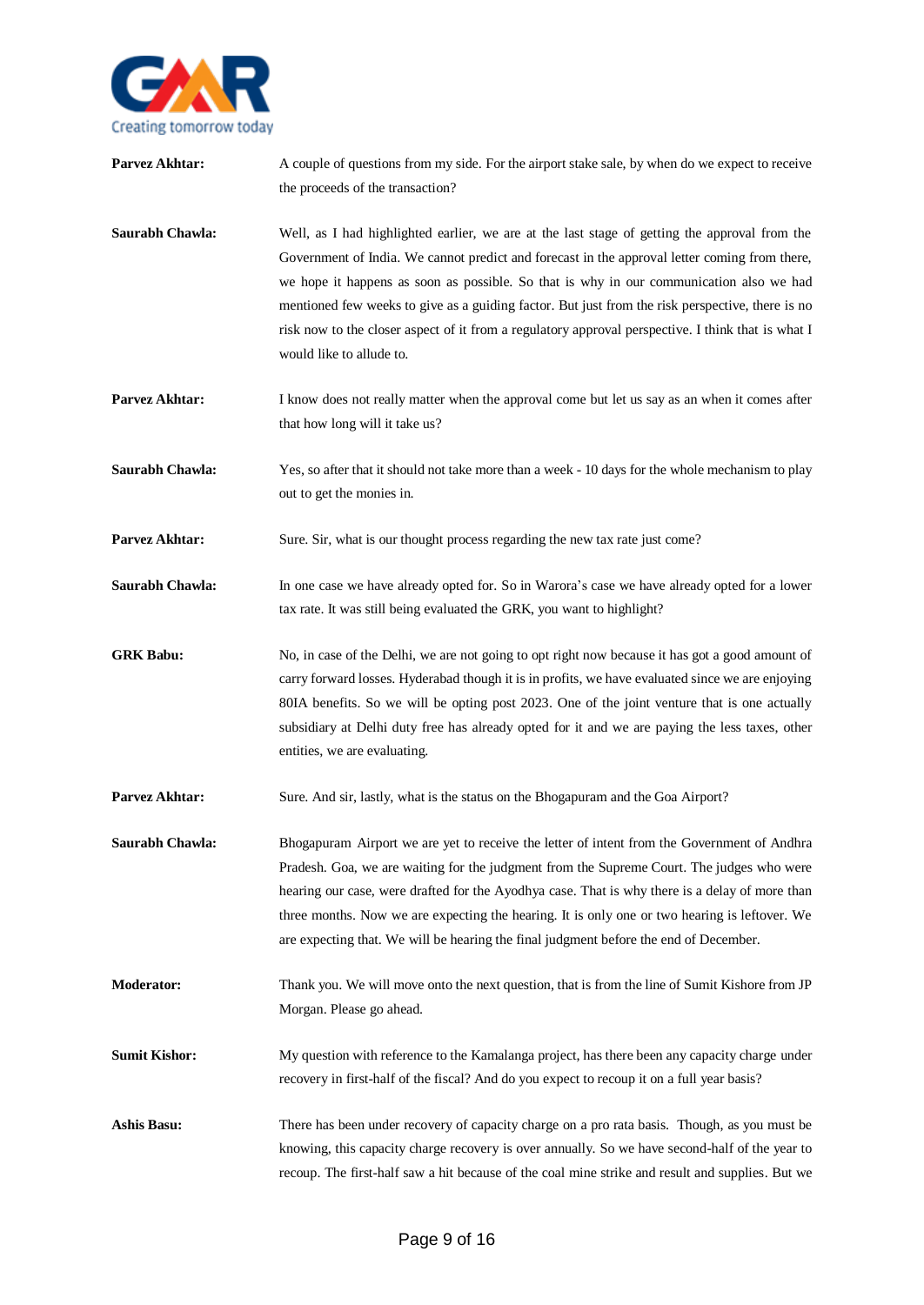

have done the analysis, the planet is now running, we should be able to reach our PPA levels by the end of March.

**Sumit Kishor:** Sure. And my understanding is that there are certain positive tariffs resets for the Kamalanga project on favorable claims. So what would be the recurring EBITDA for the project now versus the reported EBITDA of Rs. 7.4 billion last financial year?

**Saurabh Chawla:** We will provide the details you can take it offline; we do not have it right here.

**Saurabh Chawla:** On a recurring basis.

**Sumit Kishor:** Okay. And finally we are seeing at a sector level in power would you see receivables for Genco were going up, what has been your experience in GMR Energy?

**Ashis Basu:** It has been going up of course, through our persuasion, continuous seeking orders, interim payment orders, we are not allowing to go up further plus from August, Government of India, Ministry of Power came out with a scheme that all power purchases should be covered by LCs. We are happy to report for all our supplies we have got LC or in one case where the buyer has not been able to give LC, he is giving cash daily. So there is no increase on our dues. That is a good part for the regular supply. And regulatory supply we are containing and trying to reduce.

**Sumit Kishor:** And on the overdue receivables, you are charging late payments surcharge?

GRK Babu: Yes. Delayed payments surcharge, we are charging, though some delayed payments surcharge I must hasten to add has not been accounted for. But we are entitled to that and we are charging.

**Moderator:** Thank you. The next question is from the line of Ashish Shah from Centrum Broking. Please go ahead.

**Ashish Shah:** Sir, just a question on the Bajoli Holi project. So where are we in terms of the development and commissioning of the project and what are the commercials of the project likely to be in terms of tie-ups and tariffs?

**Ashish Shah:** Bajoli Holi construction is progressing well, there was some Act of God force major which has delayed it a bit. In terms of commercials, I think it is very well placed it has got a PPA with DIAL, two of the three units has a captive status with DIAL. And third, we have bid for Haryana, Haryana had come out with a hydro power procurement we have bid for, we have been communicated by Haryana officially, they have recommended our bid for acceptance and then going through the regulatory process, they want to first get regulators' approval for buying hydro power and then the tariff. If that comes through, Bajoli Holi would have tied up 100% of its supply or most of its supply.

Ashish Shah: So, when is the construction likely to be completed?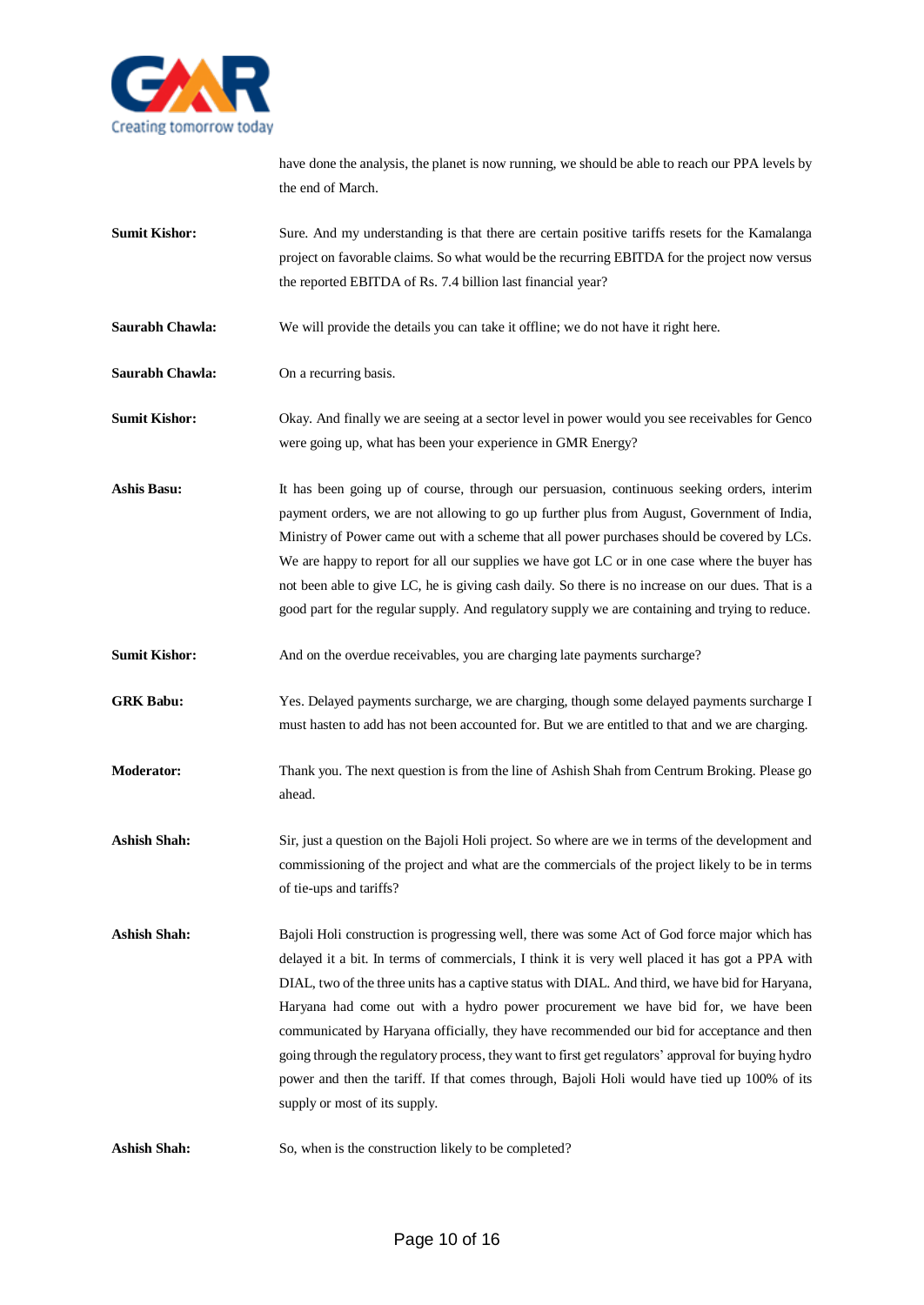

| Saurabh Chawla:     | May 2020.                                                                                                                                                                                                                                                  |
|---------------------|------------------------------------------------------------------------------------------------------------------------------------------------------------------------------------------------------------------------------------------------------------|
| <b>Ashis Basu:</b>  | Lenders Engineer had done a recent site visit estimate in terms of timeline by May 2020.                                                                                                                                                                   |
| <b>Ashish Shah:</b> | And what would be the revise cost? I assume when you say that there was some force majeure<br>event, there would have been some increasing the cost or some of that sort?                                                                                  |
| <b>Ashis Basu:</b>  | There is an increase in project cost in the range of Rs. 160 crores that is on account of the IDC<br>part of it, but there is no hard cost increase in the project.                                                                                        |
| <b>Ashis Basu:</b>  | No hard cost increase, it was more of timeline whatever little hard cost impact was there, is<br>recovered through insurance. So it is more of timeline related costs, which is IDC mainly and<br>some pre-ops.                                            |
| <b>Ashish Shah:</b> | So what is the final cost there?                                                                                                                                                                                                                           |
| Saurabh Chawla:     | Rs. 2,690 crores.                                                                                                                                                                                                                                          |
| <b>Ashis Basu:</b>  | Needless to say that CAPEX should not be seen in isolation, its capital versus income. So PPAs<br>are good.                                                                                                                                                |
| <b>Ashish Shah:</b> | So just coming on the PPA, so what is the tariff sign for PPA with DIAL?                                                                                                                                                                                   |
| <b>Ashis Basu:</b>  | DIAL tariff it is Rs. 5.67 at BUS.                                                                                                                                                                                                                         |
| <b>Moderator:</b>   | Thank you. The next question is from the line of Gaurav Sud from Kanav Capital. Please go<br>ahead.                                                                                                                                                        |
| <b>Gaurav Sud:</b>  | Coming to the Airport side, in terms of the Jewar Airport, how does the right of first refusal<br>work? Does your bid has to be within certain range of the highest paid, what exactly plays out<br>there?                                                 |
| <b>GRK Babu:</b>    | When our bid is within the range of 10% of the L1 bidder then we have a right to match it and<br>then take the award.                                                                                                                                      |
| <b>Gaurav Sud:</b>  | Okay. And you are fairly confident that you will be able to win it?                                                                                                                                                                                        |
| Saurabh Chawla:     | We have bided for it.                                                                                                                                                                                                                                      |
| <b>Gaurav Sud:</b>  | So there is hypothetical scenario is that in case you are not in that range and you are not able to<br>qualify then what would be your strategy around because then they will be a parallel airport<br>building very close to your existing Delhi Airport? |
| <b>GRK Babu:</b>    | It is not close it is almost 90 kilometers away from the Delhi Airport and which has got its own<br>connectivity and all the issues. Now, strategies we can discuss.                                                                                       |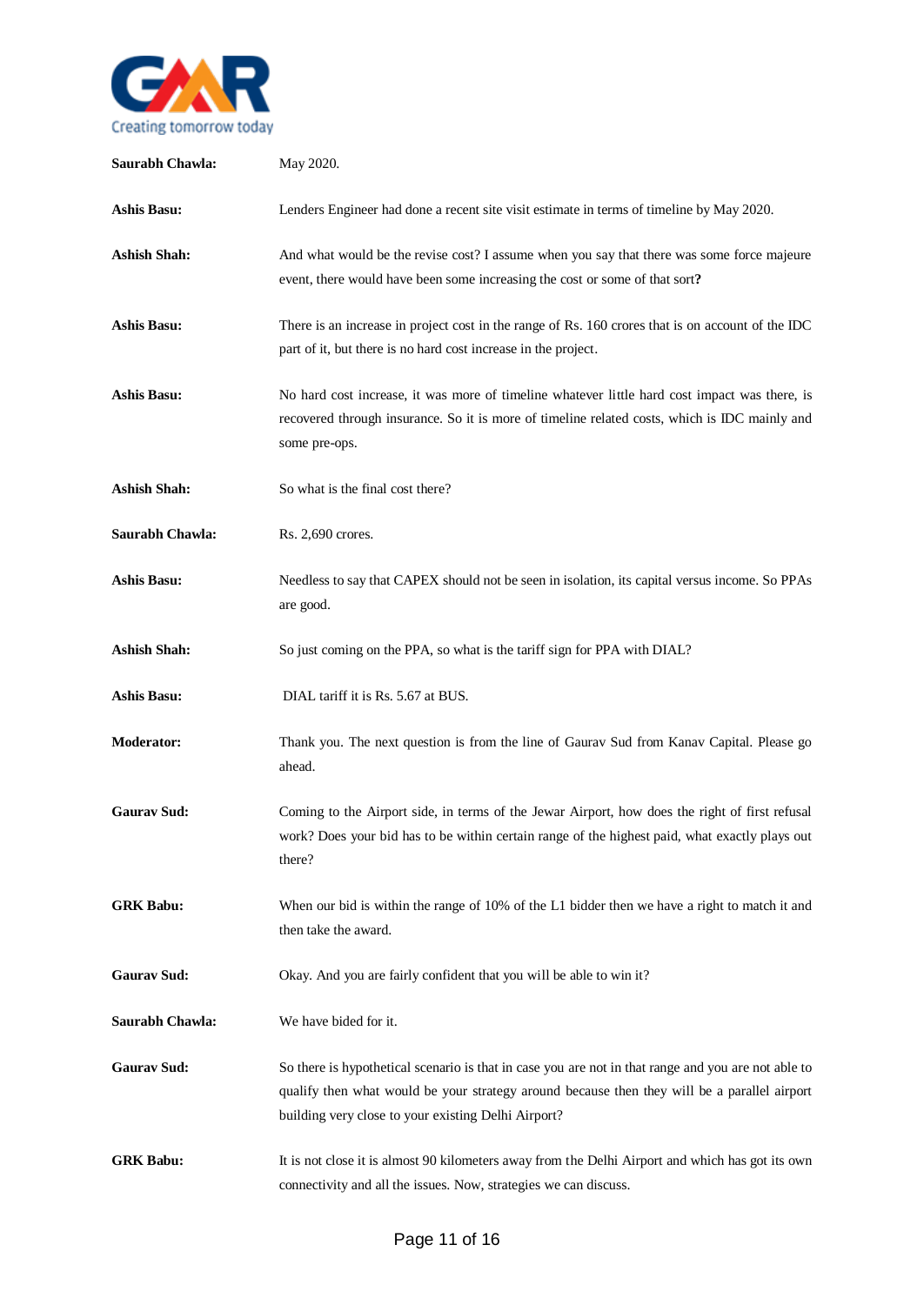

**GRK Babu:** Also have the same target audience. **Saurabh Chawla:** So yes, just to highlight on the target audience I mean, if you look at the location of Jewar, it is in U.P. on the highway from Noida to Agra it is almost I think, 60 kilometers away from there whereas, Delhi Airport is almost in the heart of Delhi, heart of the city as such. Second thing is if you look at even the income profile, most of the catchment area that Jewar would have is from income profiles slightly, I would say inferior versus what the Delhi catchment area is. Last but not the least is that we are already expanding our capacity to about 100 odd million passengers and here also, we would be completing this within the next three years. So and we are already doing a run rate above our current capacity as such. So, you know, there is enough time, Jewar would come up maybe in next five years, six years, seven years depending upon when all the approvals are in place when the land has been fully acquired, its environmental clearances are in place. We can talk about it maybe five years - six years down the road what impact Jewar has on DIAL once it becomes operational, you know six years -seven years is a long period of time. **Gaurav Sud:** The other thing is that the (a) traffic growth has stalled quite a bit for compared to what it was two years - three years back, which was in the high double-digits, high-teens and nowadays come to a stall. So what how do you think this will pan out going forward? **GRK Babu:** The traffic in the first quarter, yes year-on-year there was a fall, there was a decrease because of the Jet Airways. Because Jet Airways was having almost 200 slots; 18% capacity of the Delhi. It was not so in Hyderabad was only 4%, that is why Hyderabad has not been impacted much. It was only in the first quarter in the second quarter for example, we were always on par and October month we have already shown year-on-year growth of 3%. So we are expecting that overall FY 2020 we will be growing maybe around 2% to 3% compared to last year. Gaurav Sud: I was not talking specifically about the Delhi Airport, but generally and even on a national basis the traffic growth has slowed down all over India. So… **GRK Babu:** Because of the Jet Airways effect the capacity went out, it was about three months to six months. Now entire capacity has been absorbed by other Airlines like Indigo, Spice Jet, GoAir, Vistara. Everybody has absorbed the all the slots. Now we will see the growth. **Gaurav Sud:** I can get the Indigo concall even they were highlighting that they do not have the price power because the demand is not there as they expected. So that is going to a slowdown in terms of how the traffic growth is happening and what people were anticipating.

**Saurabh Chawla:** Well, if the economy is growing at 5% or maybe even lower, some of the economists are predicting, obviously it will have some impact on the traffic growth. It is a cyclical business; many factors will play it out. If the economy starts to again, grow at 8 odd percent obviously, the traffic growth will commensurate with that. We are highly correlated to the economic growth anyways.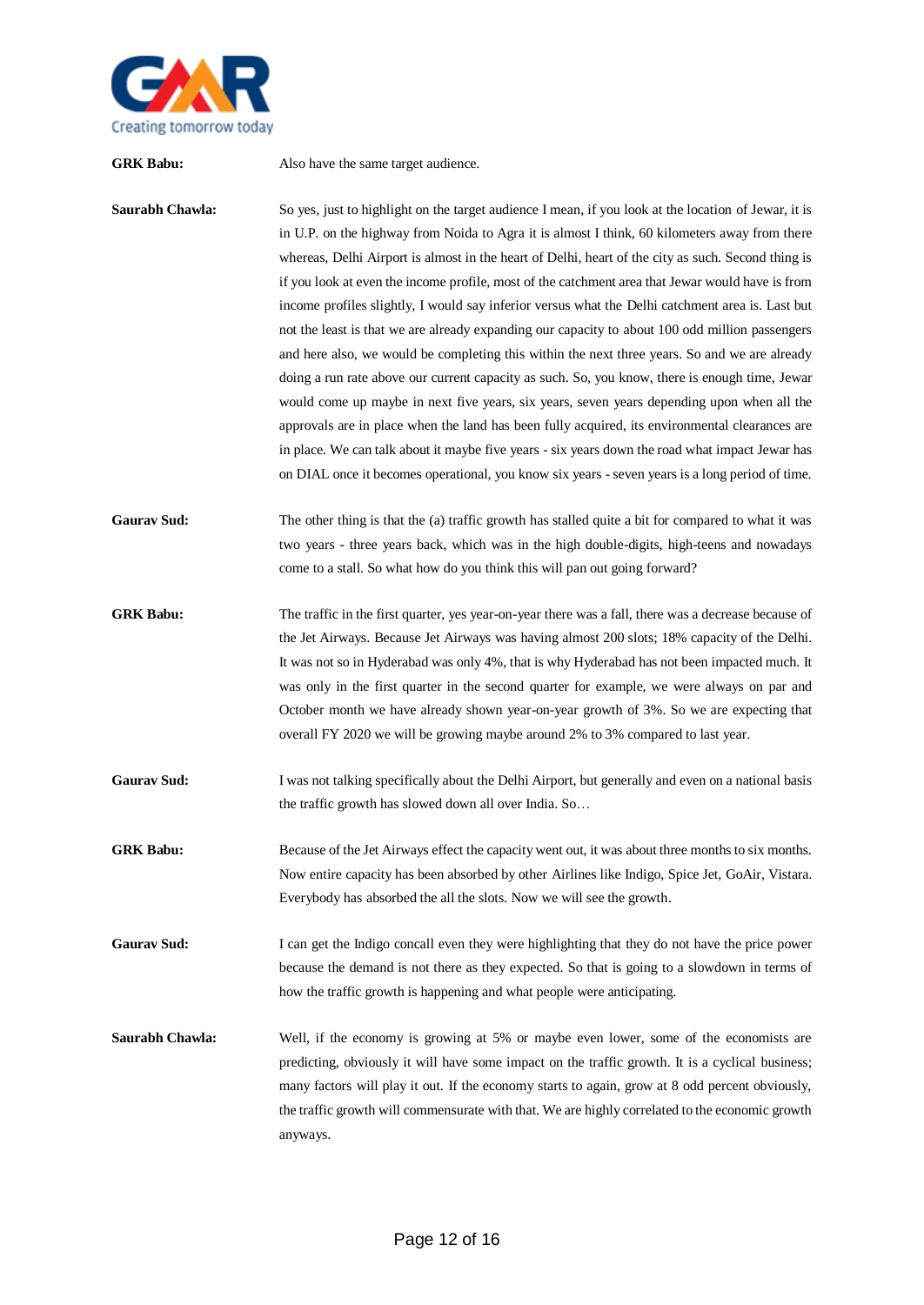

| <b>Gaurav Sud:</b>                          | A final equation from my side is, there have been certain deals that have been done in Hyderabad<br>Airport. So how is the progress out there and any new signings in this quarter?                                                                                                                                   |
|---------------------------------------------|-----------------------------------------------------------------------------------------------------------------------------------------------------------------------------------------------------------------------------------------------------------------------------------------------------------------------|
| <b>GRK Babu:</b>                            | So land deals we have completed the Amazon, they have taken the additional 200,000 square<br>foot. We are also talking about another 50 acres of the land                                                                                                                                                             |
| <b>Anand Kumar Polamada:</b>                | Sir, Sierra project is happening Amazon II project is happening and that is where the Amazon II<br>went ahead for another 2 lakhs square feet place with a 10 acres of land. Sierra project is also<br>another you know, almost something like 25 acres of land so that is as of now the information<br>that we have. |
| Anand Kumar Polamada: Sir, what is Sierra?  |                                                                                                                                                                                                                                                                                                                       |
| <b>Management:</b>                          | It is basically a company, Sierra company, Sierra.                                                                                                                                                                                                                                                                    |
| <b>Gaurav Sud:</b>                          | Okay. And in terms of your own plants about the building and office complex out there, what is<br>the progress on that?                                                                                                                                                                                               |
|                                             | Anand Kumar Polamada: The office project is going on; it is under construction. It takes another, nine months to go ahead<br>and implement that project.                                                                                                                                                              |
| <b>Gaurav Sud:</b>                          | So the construction has started on that?                                                                                                                                                                                                                                                                              |
| Anand Kumar Polamada: Yes, we have started. |                                                                                                                                                                                                                                                                                                                       |
| Saurabh Chawla:                             | It is going on full swing.                                                                                                                                                                                                                                                                                            |
| <b>Moderator:</b>                           | Thank you. The next question is from the line of Atul Tiwari from Citigroup. Please go ahead.                                                                                                                                                                                                                         |
| <b>Atul Tiwari:</b>                         | Thanks for the follow-up. Sir just wanted to know what is the standalone entity GMR<br>Infrastructure standalone gross debt as of today?                                                                                                                                                                              |
| Saurabh Chawla:                             | It is about Rs. 3,800 crores.                                                                                                                                                                                                                                                                                         |
| <b>Atul Tiwari:</b>                         | And it include the FCCBs?                                                                                                                                                                                                                                                                                             |
| <b>Amit Jain:</b>                           | No, it does not include FCCB. FCCB is over above this.                                                                                                                                                                                                                                                                |
| <b>Atul Tiwari:</b>                         | How much would that be?                                                                                                                                                                                                                                                                                               |
| <b>Amit Jain:</b>                           | Close to 300 million is what we have raised, so close to Rs. 2,000 crores.                                                                                                                                                                                                                                            |
| <b>Moderator:</b>                           | Thank you. The next question is from the line of Tapan Karnik from Habrok Capital. Please go<br>ahead.                                                                                                                                                                                                                |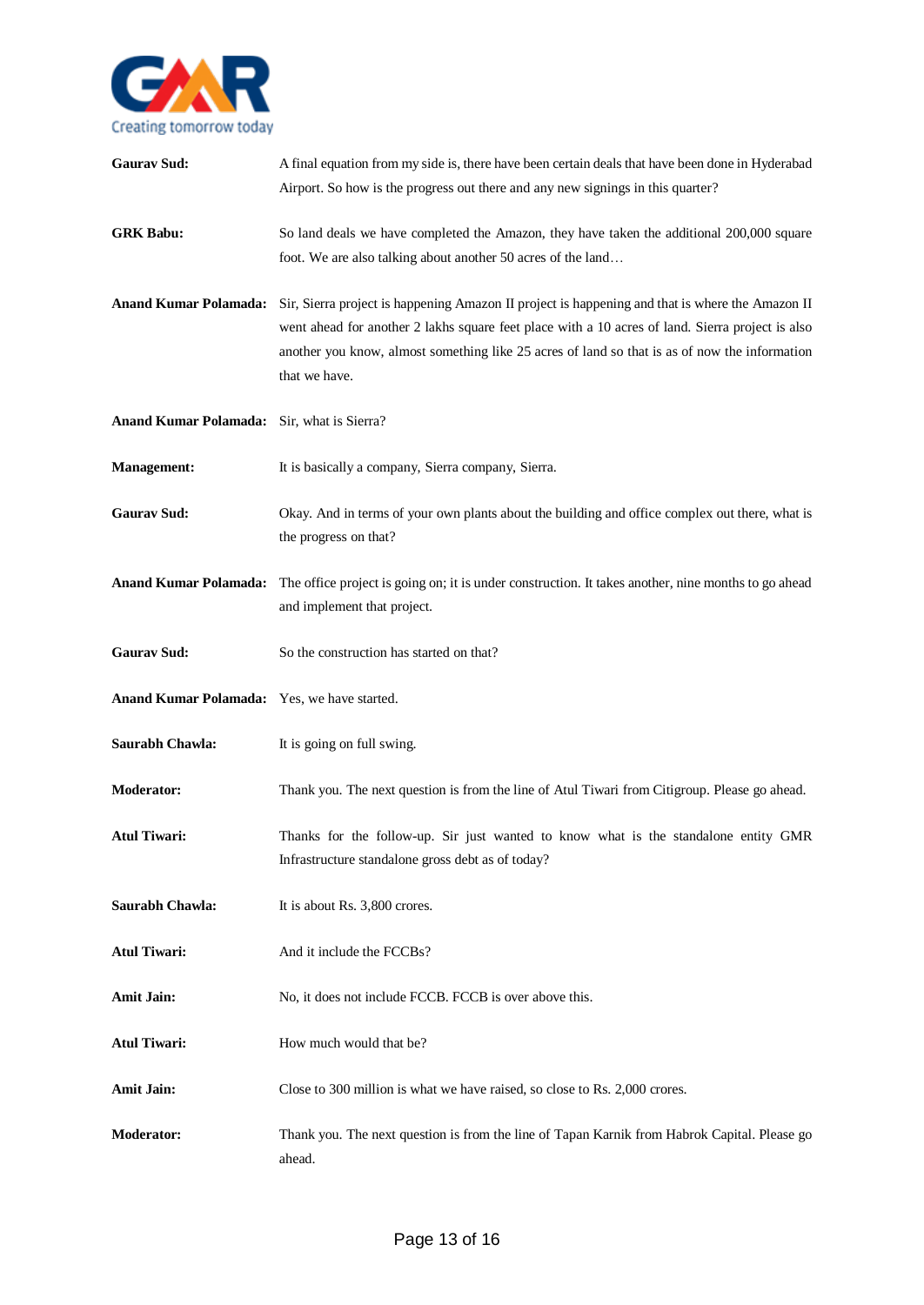

| <b>Tapan Karnik:</b>  | Sir, I just want to know, why the non-aero revenue from Delhi Airport has been growing at a<br>slow rate. It has just grown by 2%, Duty Free has gone up by 11 and cargo by 28%. Both of<br>them are like sizable chunks of non-aero.                                                                                                                                                                                                                                                                                     |
|-----------------------|---------------------------------------------------------------------------------------------------------------------------------------------------------------------------------------------------------------------------------------------------------------------------------------------------------------------------------------------------------------------------------------------------------------------------------------------------------------------------------------------------------------------------|
| <b>GRK Babu:</b>      | Basically, one of the joint ventures, IT JV, which has given a good amount last year. Since this<br>year they are incurring the capital expenditure. So, the revenues have not come otherwise all<br>other verticals are growing at much faster.                                                                                                                                                                                                                                                                          |
| <b>Tapan Karnik:</b>  | And what it does this IT do?                                                                                                                                                                                                                                                                                                                                                                                                                                                                                              |
| <b>GRK Babu:</b>      | This is information Technology, the entire our IT backbone which was on cost plus basis<br>concession agreement which is expiring next year. So, since they had repaid the entire loan, so<br>last year there was a good amount of concession pay which we have received from them. This<br>year they are incurring the capital expenditure there is because of the T3 expansion and IT<br>refresh. So, they are taking the loans since it is a cost plus contract. So we have not got much<br>concession fees this year. |
| <b>Tapan Karnik:</b>  | Okay. And by when do you expect the non-aero revenues to grow faster again?                                                                                                                                                                                                                                                                                                                                                                                                                                               |
| <b>GRK Babu:</b>      | Now, excluding IT all are growing much faster, is actually the penetration is much better than<br>the traffic even though the traffic has not grown whereas non-aero are growing.                                                                                                                                                                                                                                                                                                                                         |
| <b>Tapan Karnik:</b>  | Correct. No, but if you look at this particular quarter, it has only gone up by $\sim$ 2%. So I was just<br>wondering whether that is going to prolonged.                                                                                                                                                                                                                                                                                                                                                                 |
| <b>GRK Babu:</b>      | Because of the IT this is nearly Rs. 40 crores which is there.                                                                                                                                                                                                                                                                                                                                                                                                                                                            |
| <b>Tapan Karnik:</b>  | Okay. So maybe by couple of quarters more we should expect higher growth.                                                                                                                                                                                                                                                                                                                                                                                                                                                 |
| <b>GRK Babu:</b>      | Yes.                                                                                                                                                                                                                                                                                                                                                                                                                                                                                                                      |
| Amit Jain:            | And just to add, if you look at like what Mr. Babu mentioned is, if you look at retail revenues or<br>duty free or cargo they are growing at different double-digit, cargo has grown by $\sim$ 28%; duty<br>free has grown by about ~11%. So the net-net impact of 2% is mainly because of the IT JV what<br>we had.                                                                                                                                                                                                      |
| <b>Moderator:</b>     | Thank you. The next question is from the line of Aditya Mongia from Kotak Securities. Please<br>go ahead.                                                                                                                                                                                                                                                                                                                                                                                                                 |
| <b>Aditya Mongia:</b> | Thanks for the follow-up question from my side. Could you share how many bids were there for<br>the Jewar project?                                                                                                                                                                                                                                                                                                                                                                                                        |
| <b>GRK Babu:</b>      | There were only four bids.                                                                                                                                                                                                                                                                                                                                                                                                                                                                                                |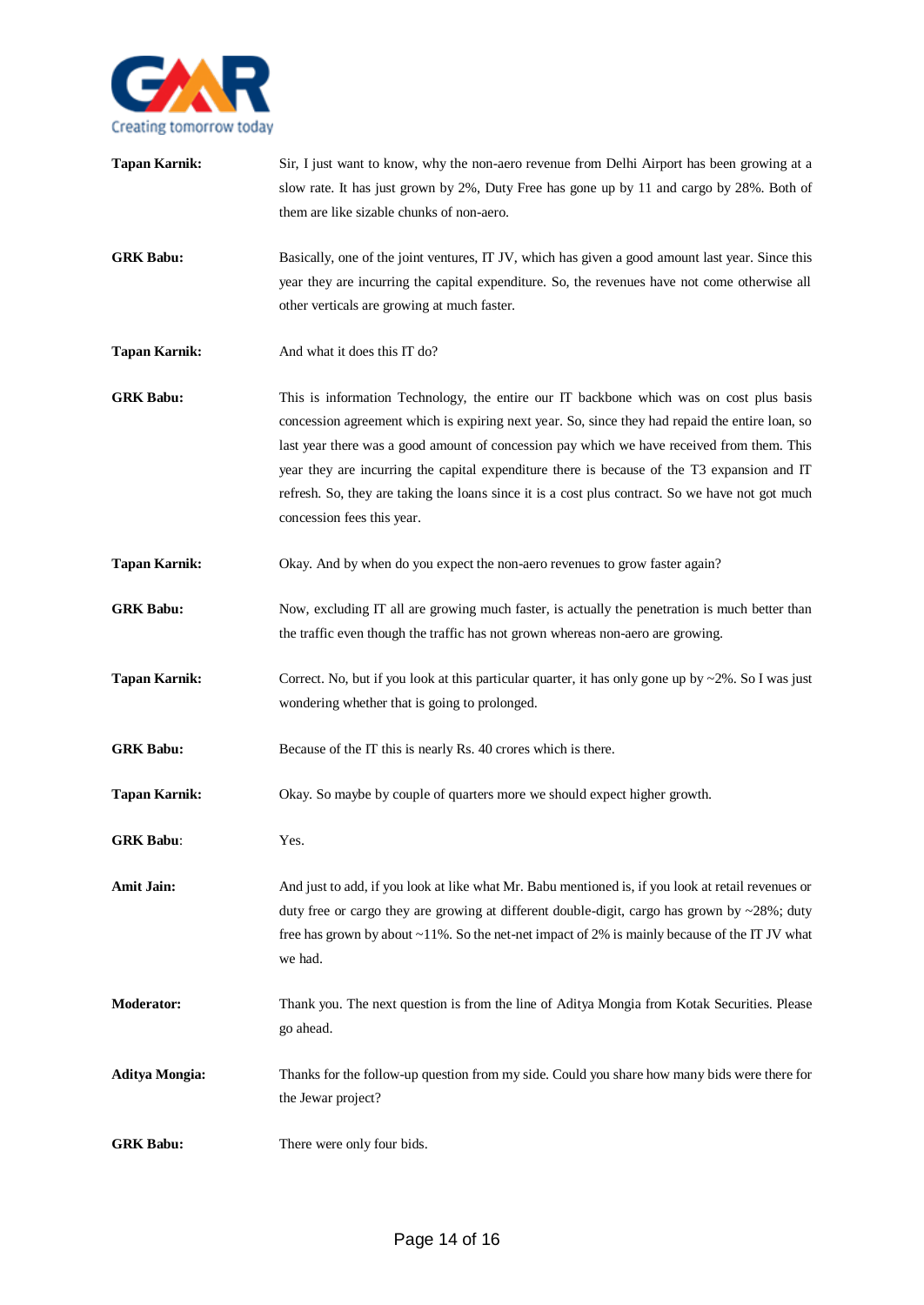

| <b>Aditya Mongia:</b>      | Four bids. So a mix of domestic and overseas names would be there?                                                                                                                                                                                                                                                                                            |
|----------------------------|---------------------------------------------------------------------------------------------------------------------------------------------------------------------------------------------------------------------------------------------------------------------------------------------------------------------------------------------------------------|
| <b>GRK Babu:</b>           | Yes, please. So there are two from India. I mean, one from the Fairfax anyways it is a public<br>news.                                                                                                                                                                                                                                                        |
| Saurabh Chawla:            | So Fairfax was there. GMR was there, Adani was there, and Zurich from Switzerland.                                                                                                                                                                                                                                                                            |
| <b>Moderator:</b>          | Thank you. The next question is from the line of Swarnim Maheshwari from Edelweiss Financial<br>Services. Please go ahead.                                                                                                                                                                                                                                    |
| <b>Swarnim Maheshwari:</b> | Sir, what is the current outstanding at outstanding the receivables at Warora?                                                                                                                                                                                                                                                                                |
| <b>GRK Babu:</b>           | Warora is about Rs. 650 odd crores.                                                                                                                                                                                                                                                                                                                           |
| <b>Swarnim Maheshwari:</b> | Warora is 6.5 billion, okay. And sir, on Kamalanga, you did mention that, you know the<br>regulatory receivables are about 11 billion and what would be the receivables in the normal<br>course?                                                                                                                                                              |
| <b>GRK Babu:</b>           | Normal course receivable is very less that we are getting in time.                                                                                                                                                                                                                                                                                            |
| <b>Ashis Basu:</b>         | Rs. 221 crores is the normal and Rs. 854 crores is the regulatory.                                                                                                                                                                                                                                                                                            |
| <b>Swarnim Maheshwari:</b> | Okay, 11 billion is that total, okay. 11 billion is the total one. And sir, just one last one, if you<br>can just quantify what was the under recovery in H1 FY 2020 in Kamalanga?                                                                                                                                                                            |
| <b>Ashis Basu:</b>         | Under recovery, very broad brush number I am giving had it run at ~85% PLF, I think ~Rs. 70<br>crores would have been more in terms of income.                                                                                                                                                                                                                |
| <b>Moderator:</b>          | Thank you. The next question is from the line of Vikram Sharma, an Individual Investor. Please<br>go ahead.                                                                                                                                                                                                                                                   |
| Vikram Sharma:             | For the difference why EBITDA is lower in Delhi Airport compare to Hyderabad Airport?                                                                                                                                                                                                                                                                         |
| <b>GRK Babu:</b>           | See, Delhi Airport, Hyderabad Airport, the revenue share is ~4% and the Delhi Airport, the<br>revenue share is ~46%.                                                                                                                                                                                                                                          |
| Vikram Sharma:             | Revenue share will be                                                                                                                                                                                                                                                                                                                                         |
| <b>GRK Babu:</b>           | Yes. And the size of operations in Delhi Airport and expansion which we have increased. And<br>Hyderabad Airport, which is still having their original tariff they are building it. Whereas the<br>Delhi Airport is now on base airport charges. Once we start getting the new tariffs in the third<br>control period and we will start improving our EBITDA. |
| <b>Moderator:</b>          | Thank you. Ladies and gentlemen, that was the last question. I now have the conference over<br>the management for the closing comments.                                                                                                                                                                                                                       |